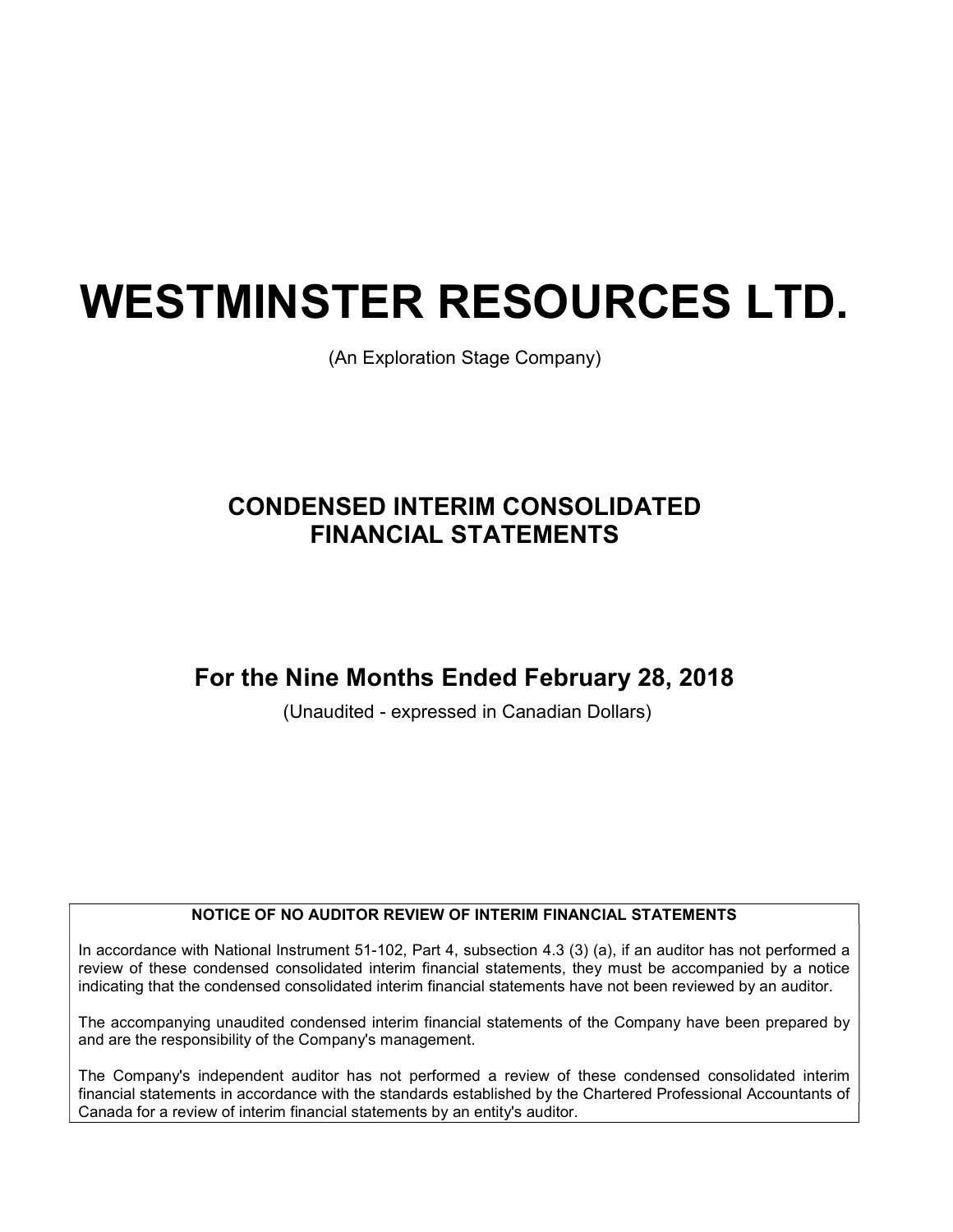## Condensed Interim Consolidated Statements of Financial Position

| <b>WESTMINSTER RESOURCES LTD.</b> (An Exploration Stage Company)<br><b>Condensed Interim Consolidated Statements of Financial Position</b><br>(Expressed in Canadian Dollars - Unaudited) |              |                             |              |                           |
|-------------------------------------------------------------------------------------------------------------------------------------------------------------------------------------------|--------------|-----------------------------|--------------|---------------------------|
|                                                                                                                                                                                           |              |                             |              |                           |
|                                                                                                                                                                                           |              |                             |              |                           |
|                                                                                                                                                                                           |              |                             |              |                           |
|                                                                                                                                                                                           |              |                             |              |                           |
|                                                                                                                                                                                           |              |                             |              |                           |
|                                                                                                                                                                                           |              | <b>February 28, 2018</b>    |              | May 31, 2017              |
| Assets                                                                                                                                                                                    |              |                             |              |                           |
| Current                                                                                                                                                                                   |              |                             |              |                           |
| Cash                                                                                                                                                                                      | \$           | 763,213 \$                  |              | 11,410                    |
| Accounts receivable (Note 5)                                                                                                                                                              |              | 111,691                     |              | 28,571                    |
| Prepaid expenses                                                                                                                                                                          |              | 34,000                      |              | 21,436                    |
|                                                                                                                                                                                           |              | 908,904                     |              | 61,417                    |
| Non-Current                                                                                                                                                                               |              |                             |              |                           |
| Deposits                                                                                                                                                                                  |              | 44,893                      |              | 44,866                    |
| Equipment and leaseholds                                                                                                                                                                  |              | 20,409                      |              | 26,334                    |
| Exploration and evaluation assets (Note 3)                                                                                                                                                |              | 2,597,544                   |              | 2,399,651                 |
|                                                                                                                                                                                           | \$           | 3,571,750                   | $\mathbf S$  | 2,532,268                 |
|                                                                                                                                                                                           |              |                             |              |                           |
| Liabilities and shareholders' equity                                                                                                                                                      |              |                             |              |                           |
| <b>Current liabilities</b><br>Accounts payable & accrued liabilities (Note 5)                                                                                                             | \$           | 181,617 \$                  |              | 120,450                   |
|                                                                                                                                                                                           |              | 181,617                     |              | 120,450                   |
|                                                                                                                                                                                           |              |                             |              |                           |
| Shareholders' equity                                                                                                                                                                      |              |                             |              |                           |
| Share Capital (Note 4)<br>Subscription funds receivable (Note 4)                                                                                                                          |              | 19,874,436                  |              | 17,920,372<br>(24,000)    |
| Reserves (Note 4)                                                                                                                                                                         |              | (17,000)                    |              |                           |
| Deficit                                                                                                                                                                                   |              | 2,275,138                   |              | 1,911,454                 |
|                                                                                                                                                                                           |              | (18, 742, 441)<br>3,390,133 |              | (17,396,008)<br>2,411,818 |
|                                                                                                                                                                                           | $\mathbb{S}$ |                             |              | 2,532,268                 |
|                                                                                                                                                                                           |              | 3,571,750                   | $\mathbb{S}$ |                           |

Approved on behalf of the Board of Directors:

Signed "Glen Indra", Director Signed "Jason Cubitt", Director

The accompanying notes are an integral part of the condensed interim consolidated financial statements.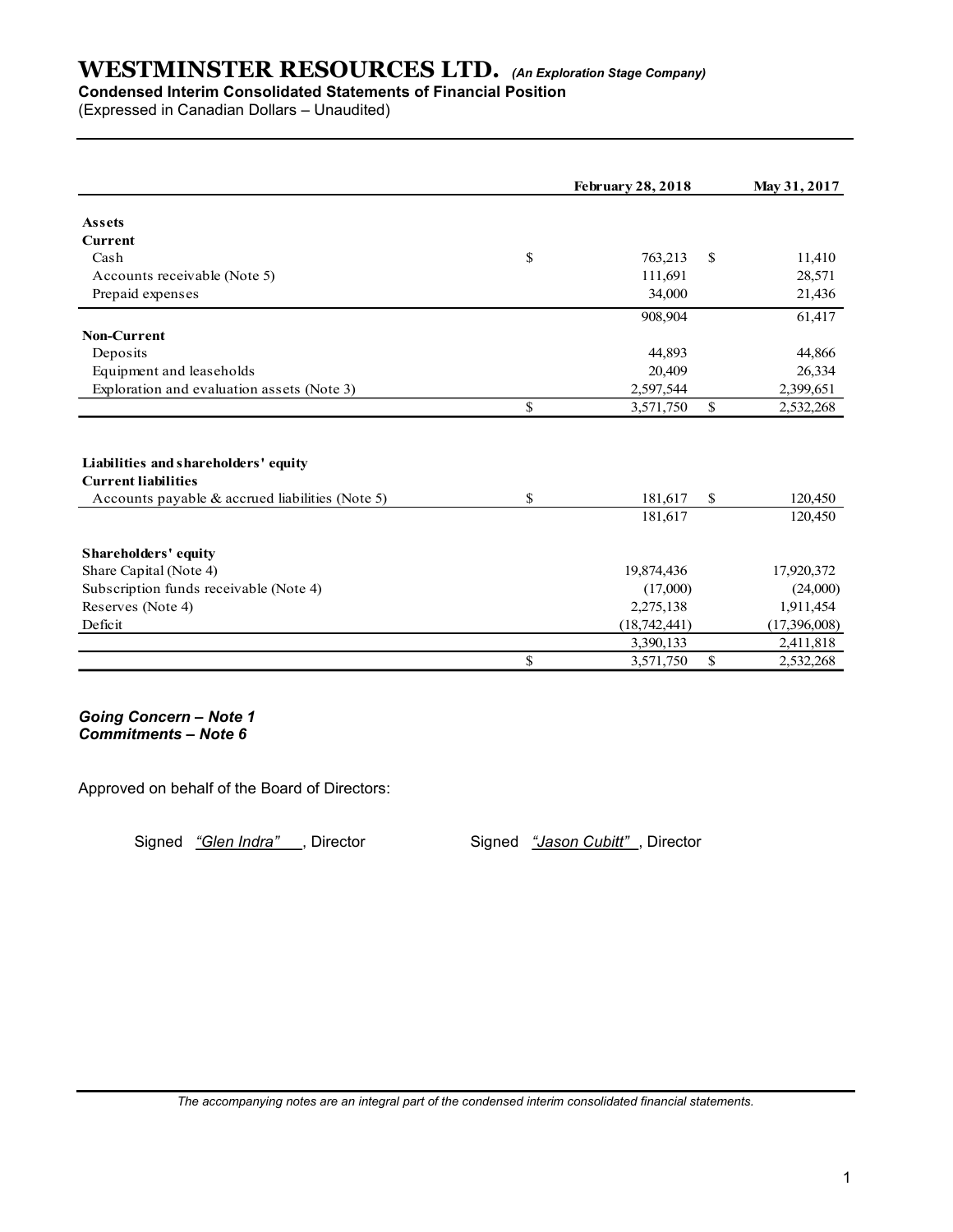## WESTMINSTER RESOURCES LTD. (An Exploration Stage Company) Condensed Interim Consolidated Statements of Loss and Comprehensive Loss

| <b>WESTMINSTER RESOURCES LTD.</b> (An Exploration Stage Company)<br>Condensed Interim Consolidated Statements of Loss and Comprehensive Loss<br>(Expressed in Canadian Dollars - Unaudited) |                          |    |             |      |                    |            |
|---------------------------------------------------------------------------------------------------------------------------------------------------------------------------------------------|--------------------------|----|-------------|------|--------------------|------------|
|                                                                                                                                                                                             | Three Months Ended,      |    |             |      | Nine Months Ended, |            |
|                                                                                                                                                                                             | February 28,             |    |             |      | February 28,       |            |
|                                                                                                                                                                                             | 2018                     |    | 2017        |      | 2018               | 2017       |
| <b>Expenses</b>                                                                                                                                                                             |                          |    |             |      |                    |            |
| Consulting fees                                                                                                                                                                             | \$<br>112,746            | -S | 19,925      | \$   | 643,376 \$         | 69,925     |
| Share based payments                                                                                                                                                                        |                          |    |             |      | 320,813            | 10,000     |
| Management fees                                                                                                                                                                             | 29,000                   |    | 37,000      |      | 77,300             | 106,000    |
| Office                                                                                                                                                                                      | 34,671                   |    | 5,059       |      | 94,500             | 8,189      |
| Accounting, audit, and legal                                                                                                                                                                | 16,779                   |    | 4,083       |      | 55,334             | 77,076     |
| Regulatory and filing fees                                                                                                                                                                  | 10,509                   |    | 8,828       |      | 11,932             | 19,578     |
| Travel & entertainment                                                                                                                                                                      | 46,706                   |    | 5,424       |      | 55,672             | 15,073     |
| Bank charges and interest                                                                                                                                                                   | 1,930                    |    | 599         |      | 2,418              | 834        |
| Conferences and investor relations                                                                                                                                                          | 40,401                   |    | 15,181      |      | 81,318             | 83,665     |
| Amortization                                                                                                                                                                                | 4,324                    |    | 3,183       |      | 5,925              | 9,827      |
| Operating loss                                                                                                                                                                              | (297,066)                |    | (99, 282)   |      | (1,348,588)        | (400, 167) |
| Other income (expenses)                                                                                                                                                                     |                          |    |             |      |                    |            |
| Foreign exchange gain                                                                                                                                                                       | 2,021                    |    | 29,356      |      | 2,021              | 87,514     |
| Interest income                                                                                                                                                                             | $\overline{\phantom{a}}$ |    |             |      | 134                | $100\,$    |
| Total loss and comprehensive loss                                                                                                                                                           | \$<br>$(295,045)$ \$     |    | (69, 926)   | - \$ | $(1,346,433)$ \$   | (312, 553) |
| Loss per common share, basic and diluted \$                                                                                                                                                 | $(0.01)$ \$              |    | $(0.02)$ \$ |      | $(0.06)$ \$        | (0.07)     |
| Weighted average number of common                                                                                                                                                           |                          |    |             |      |                    |            |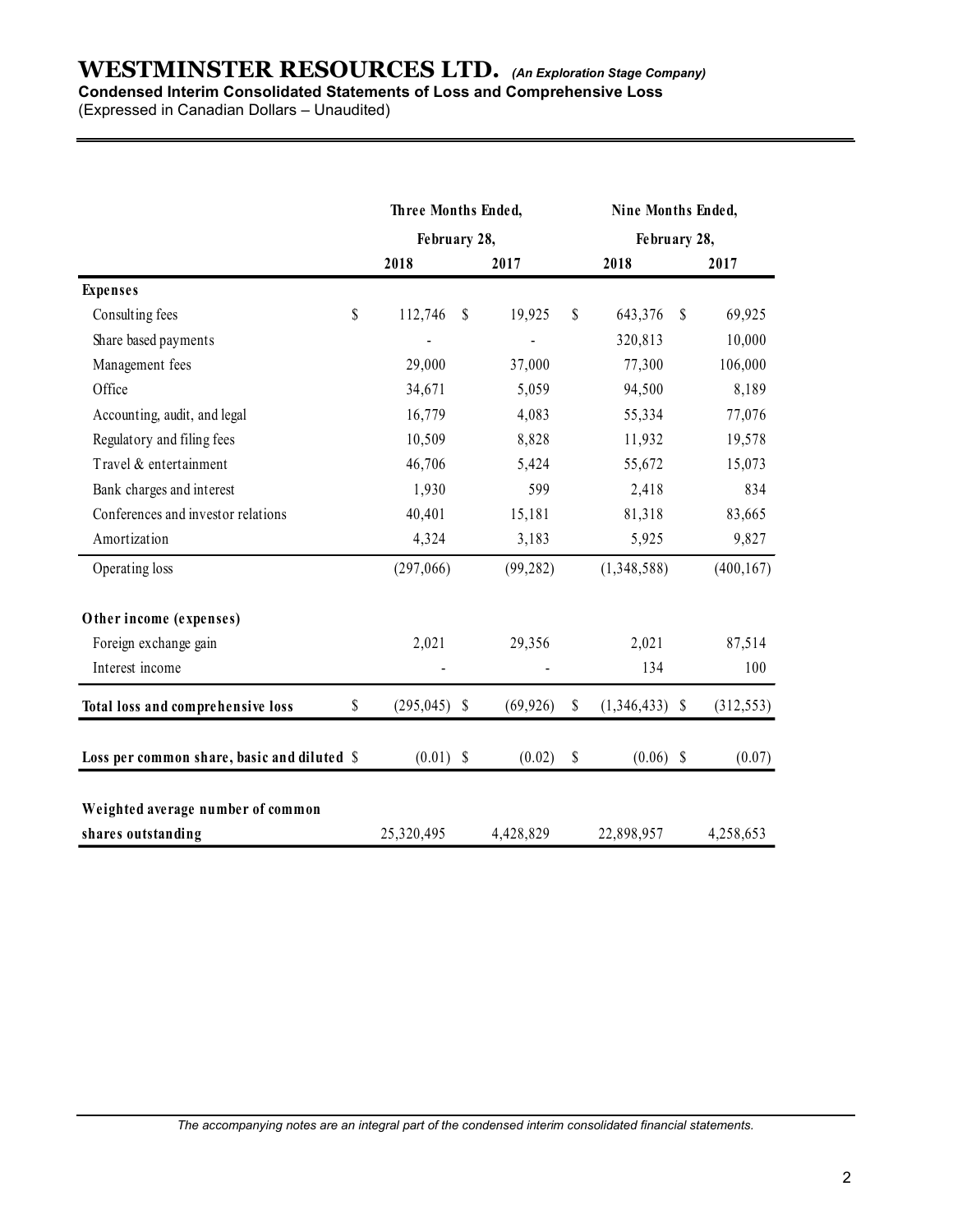## Condensed Interim Consolidated Statements of Changes in Shareholders' Equity

|                                                                                      | (Expressed in Canadian Dollars - Unaudited) |                                       |                          |                           |                   |                        |
|--------------------------------------------------------------------------------------|---------------------------------------------|---------------------------------------|--------------------------|---------------------------|-------------------|------------------------|
|                                                                                      | <b>Share Capital</b>                        |                                       |                          | <b>Subscription funds</b> |                   | Total<br>shareholder's |
|                                                                                      | <b>Number</b>                               | Amount                                | Reserves                 | receivable                | Deficit           | equity                 |
| <b>Balance - May 31, 2016</b>                                                        | 3,995,329 \$                                | $16,412,005$ \$                       | 1,911,454 \$             | $\mathbf{s}$<br>$\sim$    | $(17,050,996)$ \$ | 1,272,463              |
| Shares issued for acquisition of exploration assets                                  | 50,000                                      | 35,000                                |                          |                           |                   | 35,000                 |
| Shares issued for stock options exercised                                            | 205,000                                     | 102,500                               |                          |                           |                   | 102,500                |
| Shares issued for warrants exercised                                                 | 178,500                                     | 178,500                               |                          |                           | $\overline{a}$    | 178,500                |
|                                                                                      |                                             |                                       | $\overline{\phantom{a}}$ | $\overline{\phantom{a}}$  | (312, 554)        | (312,554)              |
| Net loss and comprehensive loss for the period                                       | $\blacksquare$                              | $\overline{\phantom{a}}$              |                          |                           |                   |                        |
| Balance - February 28, 2017                                                          | 4,428,829 \$                                | 16,728,005 \$                         | 1,911,454 \$             | -S<br>$\sim 100$          | $(17,363,550)$ \$ | 1,275,909              |
|                                                                                      | 13,605,495 \$                               | 17,920,372 \$                         | 1,911,454 \$             |                           |                   |                        |
|                                                                                      |                                             |                                       |                          | $(24,000)$ \$<br>24,000   | $(17,396,008)$ \$ | 2,411,818              |
| <b>Balance - May 31, 2017</b><br>Shares issued for cash, net of share issuance costs | 11,590,000                                  | 1,954,064<br>$\overline{\phantom{a}}$ | 42,871                   |                           | ٠                 | 2,020,935              |
| Subscriptions received                                                               | 125,000                                     |                                       |                          | (17,000)                  |                   | (17,000)               |
| Share-based payments<br>Net loss and comprehensive loss for the period               |                                             | $\overline{\phantom{0}}$              | 320,813                  | $\overline{\phantom{a}}$  | (1,346,433)       | 320,813<br>(1,346,433) |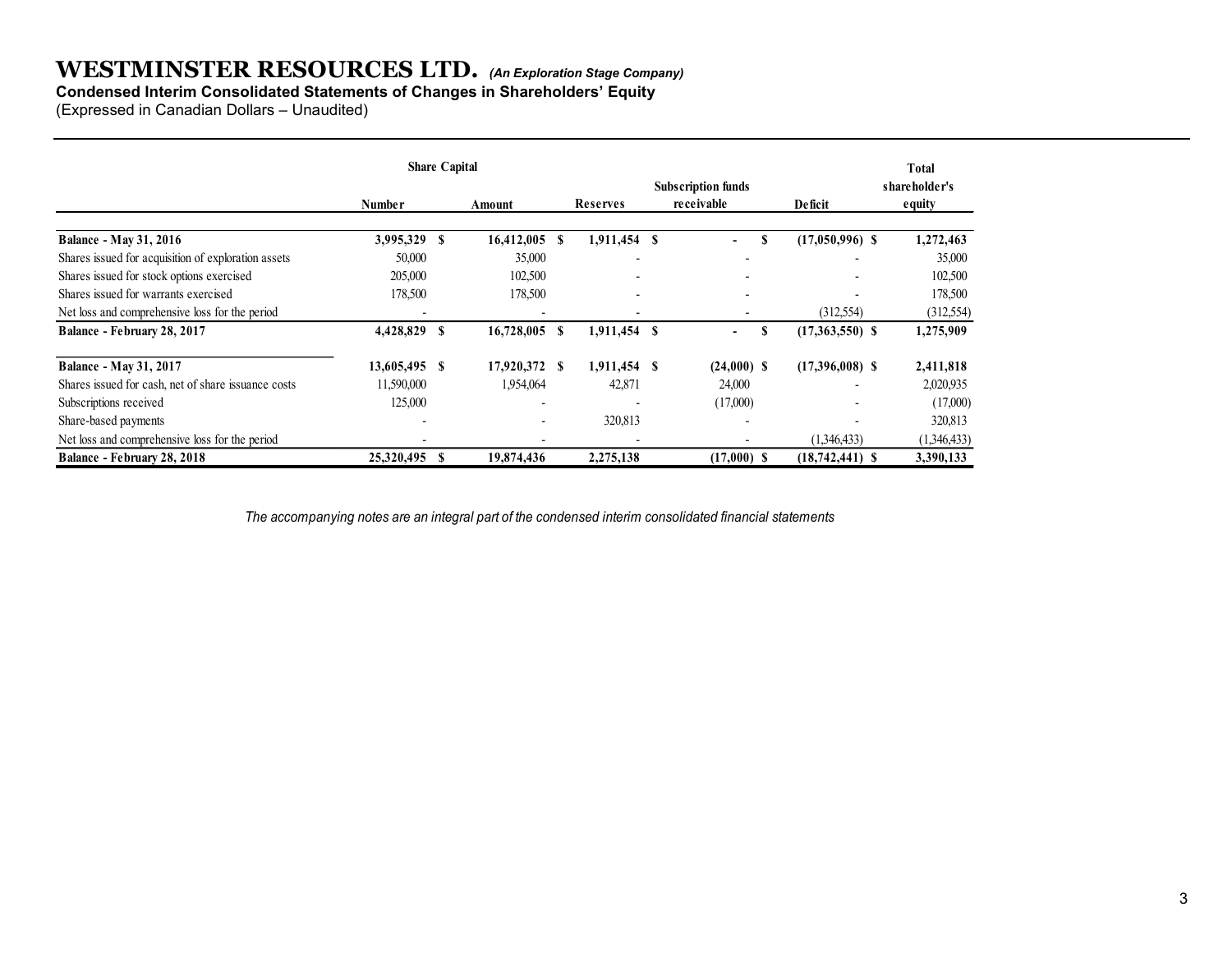## Condensed Interim Consolidated Statement of Cash Flows

|                                                               | For the Nine Months Ended           |            |
|---------------------------------------------------------------|-------------------------------------|------------|
|                                                               | February 28, 2018 February 28, 2017 |            |
| Cash flows from operating activities                          | \$                                  |            |
| Loss for the period                                           | $(1,346,433)$ \$                    | (312, 553) |
| Items not affecting cash:                                     |                                     |            |
| Amortization                                                  | 5,925                               | 9,827      |
| Share-based payments                                          | 320,813                             |            |
| Changes in non-cash working capital items:                    |                                     |            |
| Decrease in receivables                                       | (83, 120)                           | 37,094     |
| (Increase) decrease in prepaid expenses and deposits          | (12, 591)                           | 2,685      |
| (Decrease) increase in accounts payable & accrued liabilities | 61,167                              | 533        |
| Net cash used in operating activities                         | (1,054,239)                         | (262, 414) |
| Cash flows from investing activities                          |                                     |            |
| Exploration and evaluation assets                             | (197, 893)                          | (197,111)  |
| Net cash used in investing activities                         | (197, 893)                          | (197, 111) |
| Cash flows from financing activities                          |                                     |            |
| Exercise of warrants for cash                                 |                                     | 178,500    |
| Shares issued for acquisition of exploration assets           |                                     | 35,000     |
| Exercise of options for cash                                  |                                     | 102,500    |
| Issuance of common shares for cash                            | 2,003,935                           |            |
| Share issuance costs                                          | $\overline{\phantom{a}}$            |            |
| Net cash provided by financing activities                     | 2,003,935                           | 316,000    |
| Net change in cash for the period                             | 751,803                             | (143, 525) |
| Cash - beginning of the period                                | 11,410                              | 156,427    |
| Cash - end of the period                                      | \$<br>763,213 \$                    | 12,902     |
| Supplemental cash flow information:                           |                                     |            |
| Non-cash transactions:                                        |                                     |            |
| Fair value of finders warrants issued                         | \$<br>42,871                        |            |
|                                                               |                                     |            |

The accompanying notes are an integral part of the condensed interim consolidated financial statements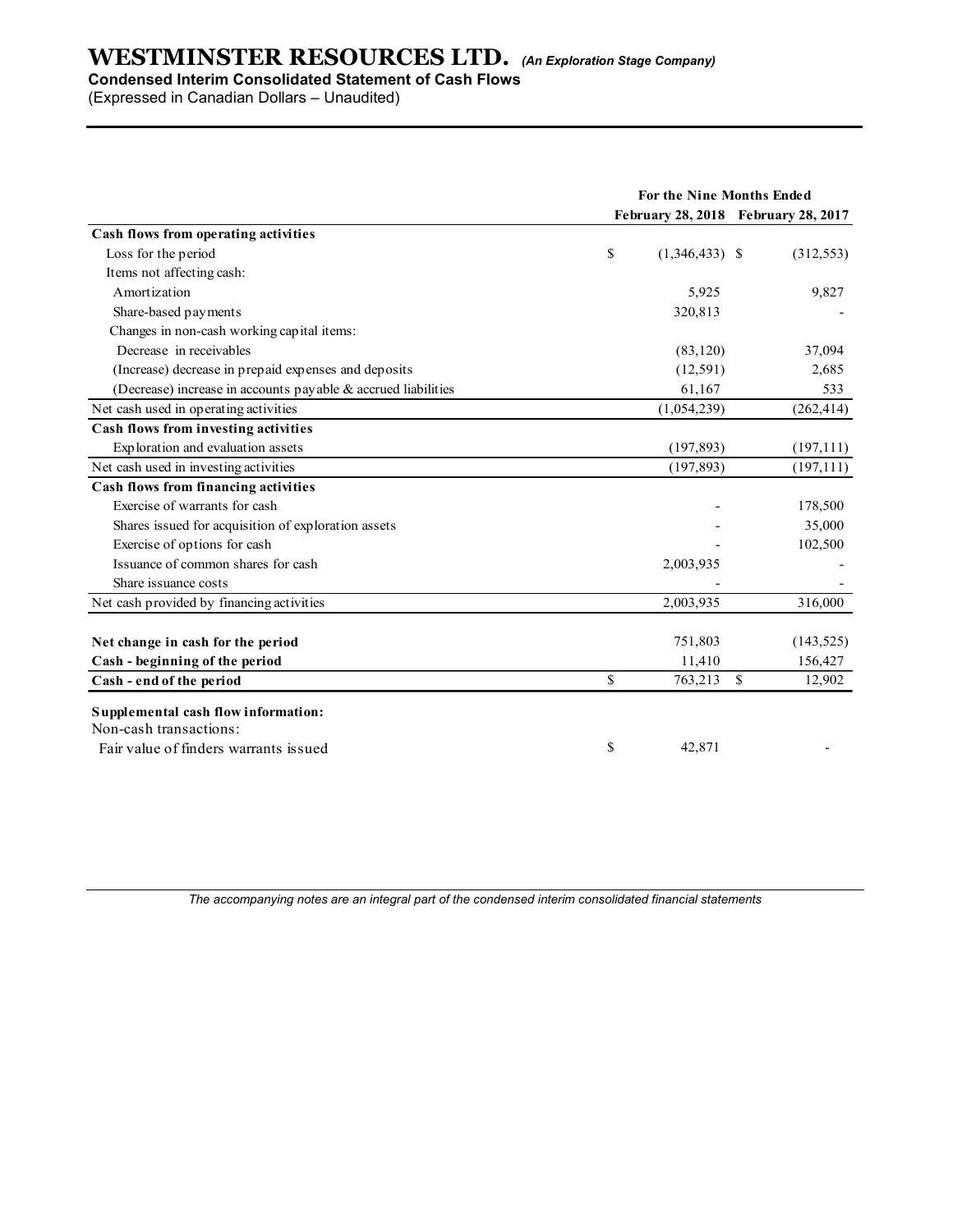Notes to the Condensed Interim Consolidated Financial Statements

For the nine months ended February 28, 2018 (Expressed in Canadian Dollars – Unaudited)

#### 1. Nature of Operations and Going Concern

Westminster Resources Ltd. (an Exploration Stage Company) was incorporated under the Business Corporations Act of British Columbia, Canada on December 1, 2005 and maintains its corporate head office at Suite 502 - 595 Howe Street, Vancouver, British Columbia, V6C 2T5. The Company's common shares are listed on the TSX Venture Exchange (TSX.V: WMR) in Canada. Westminster Resources Ltd. and its subsidiaries (collectively referred to as the "Company" or "Westminster") are principally engaged in the acquisition, exploration, and development of mineral properties as described herein.

These condensed interim consolidated financial statements have been prepared on a going concern basis, which presumes the realization of assets and discharge of liabilities in the normal course of business for the foreseeable future. However, there are factors that management has identified that may cast significant doubt on the entities ability to continue as a going concern.

For the nine months ended February 28, 2018, the Company reported a net loss of \$1,346,433 (2017 – \$312,553) and an accumulated deficit of \$18,742,441 (May 31, 2017 - \$17,396,008). As at February 28, 2018, the Company had working capital of \$727,287 (May 31, 2017 – working capital deficiency of \$59,033). The Company has no source of operating cash flow and relies on issuances of equity to finance operations, including exploration of its exploration and evaluation ("E&E") assets.

The ability of the Company to continue as a going concern and meet its commitments as they become due, including completion of the acquisition, exploration and development of its E&E assets, is dependent on the Company's ability to obtain the necessary financing. Management is planning to raise additional capital to finance operations and expected growth, if necessary, or alternatively to dispose of its interests in certain properties. The outcome of these matters cannot be predicted at this time. If the Company is unable to obtain additional financing, the Company may be unable to continue as a going concern.

The business of mining exploration involves a high degree of risk and there is no assurance that current exploration projects will result in future profitable mining operations. The Company has significant cash requirements to meet its administrative overhead, pay its liabilities and maintain its E&E assets. The recoverability of amounts shown for E&E assets is dependent on several factors. These include the discovery of economically recoverable reserves, the ability of the Company to obtain the necessary financing to complete the development of these properties and future profitable production or proceeds from disposition of E&E assets.

These condensed consolidated interim financial statements have been prepared in accordance with International Financial Reporting Standards ("IFRS") applicable to a going concern. Accordingly, they do not give effect to adjustments that may be necessary should the Company be unable to continue as a going concern, and therefore, be required to realize its assets and liquidate its liabilities and commitments in other than the normal course of business.

#### 2. Basis of Presentation and Statement of Compliance

These unaudited condensed interim consolidated financial statements have been prepared in accordance with IFRS applicable to the preparation of interim financial statements, including International Accounting Standards 34, Interim Financial Reporting, as issued by the International Accounting Standards Board ("IASB"). The accounting policies applied in the preparation of these unaudited condensed interim consolidated financial statements are consistent with those applied and disclosed in the Company's audited consolidated financial statements for the year ended May 31, 2017, except as noted below. These unaudited condensed interim financial statements should be read in conjunction with the Company's audited consolidated financial statements for the year ended May 31, 2017, which have been prepared in accordance with IFRS as issued by the IASB.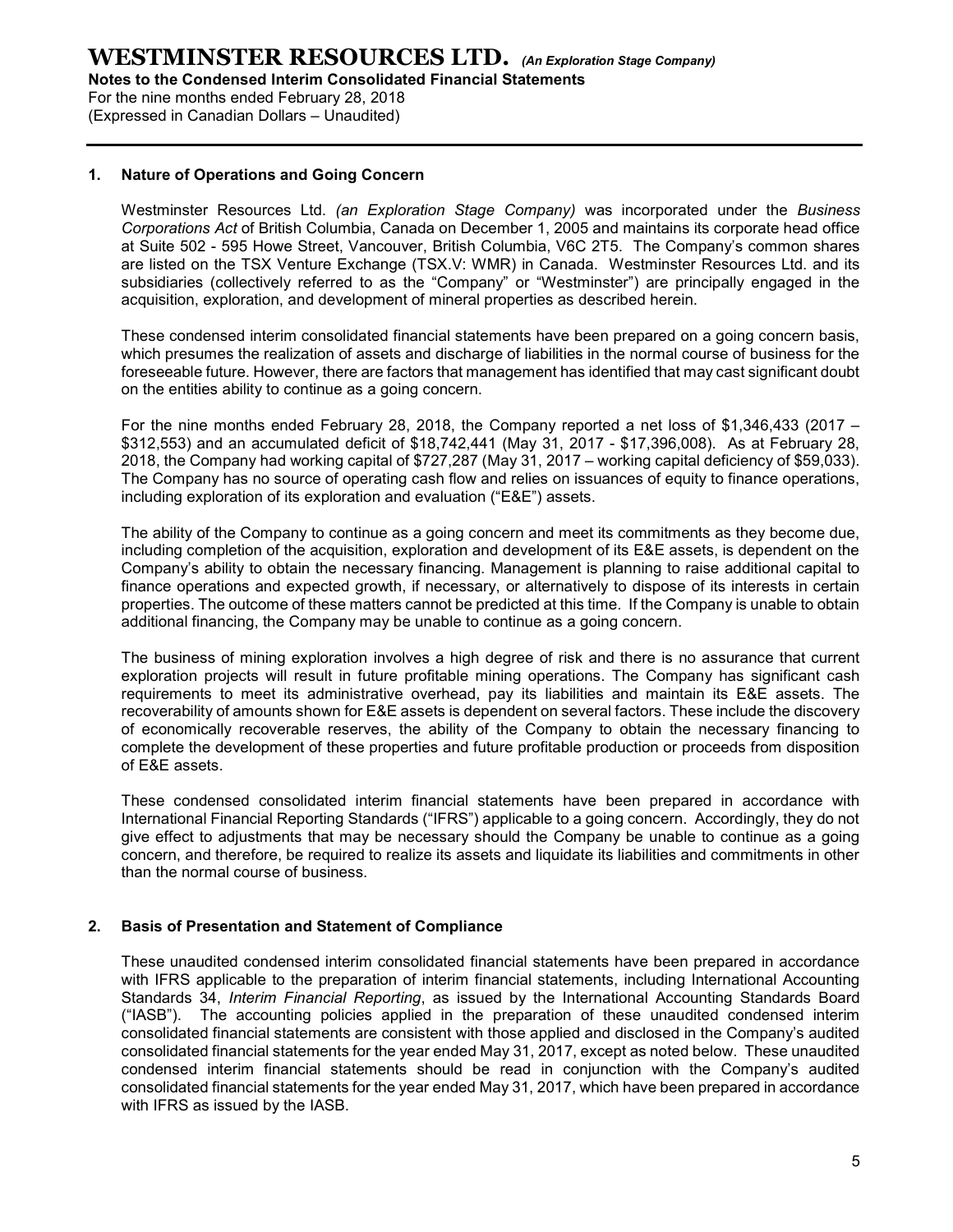Notes to the Condensed Interim Consolidated Financial Statements

For the nine months ended February 28, 2018 (Expressed in Canadian Dollars – Unaudited)

#### 2. Statement of Compliance and Basis of Presentation - continued

These condensed interim consolidated financial statements were authorized for issue by the Company's Board of Directors on April 26, 2018.

The preparation of financial statements requires the use of certain critical accounting estimates. It also requires management to exercise judgement in applying the Company's accounting policies. The significant accounting judgements, estimates and assumptions in the preparation of these condensed interim consolidated financial statements are consistent with those applied and disclosed in Note 2 of the Company's audited financial statements as at and for the year ended May 31, 2017.

These unaudited condensed interim consolidated financial statements include the accounts of the Company and its wholly-owned integrated subsidiaries, Minera Westminster, S.A. de C.V. ("Minera Westminster") and Servicios Westminster, S.A. de C.V. ("Servicios Westminster"). All significant inter-company balances and transactions have been eliminated upon consolidation.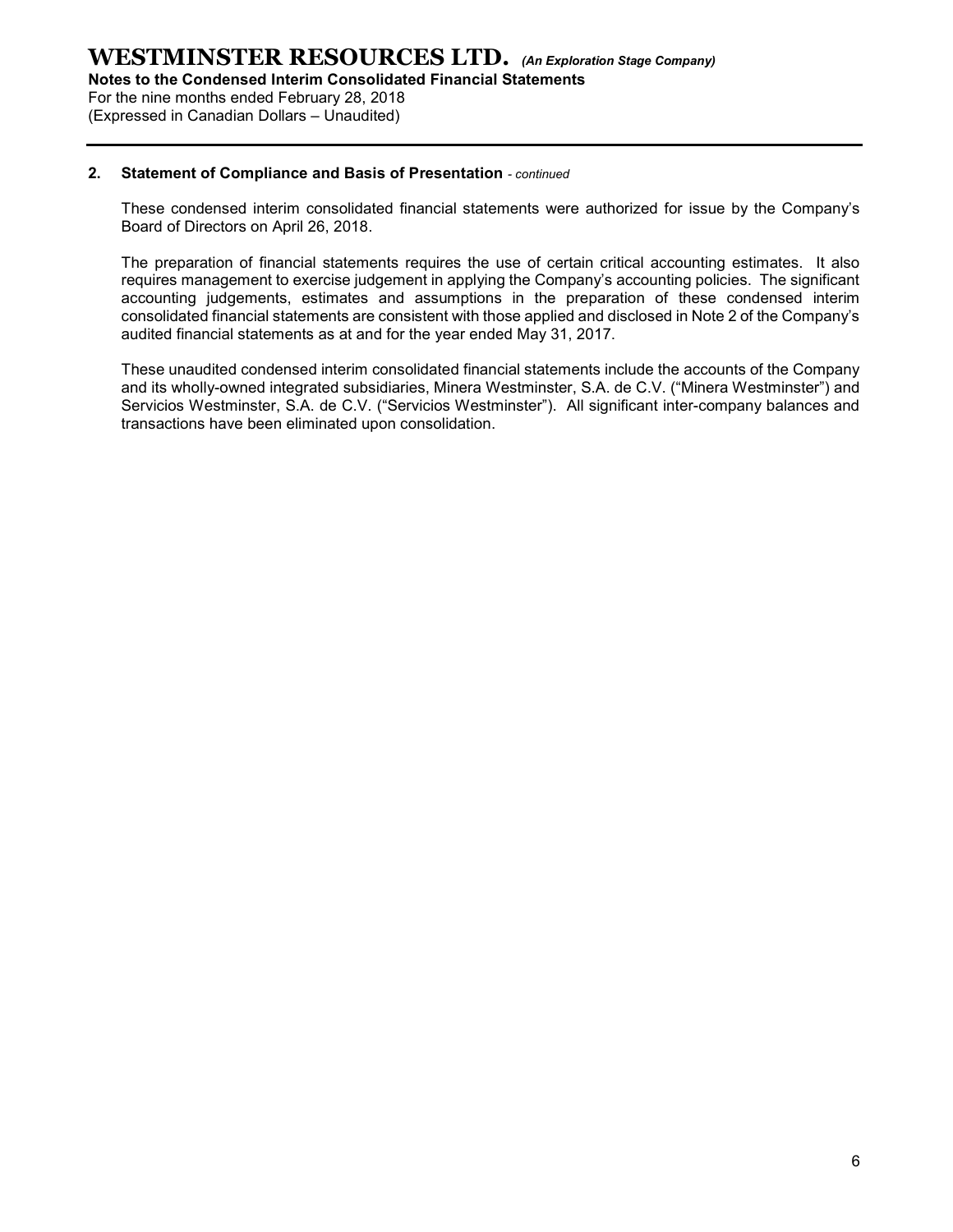Notes to the Condensed Interim Consolidated Financial Statements

For the nine months ended February 28, 2018

(Expressed in Canadian Dollars – Unaudited)

#### 3. Exploration and Evaluation Assets

| <b>Exploration and Evaluation Assets</b>                                                                                                                                                                                                                                                                                                                                                         |    |                |           |                          |           |                |                   |
|--------------------------------------------------------------------------------------------------------------------------------------------------------------------------------------------------------------------------------------------------------------------------------------------------------------------------------------------------------------------------------------------------|----|----------------|-----------|--------------------------|-----------|----------------|-------------------|
|                                                                                                                                                                                                                                                                                                                                                                                                  |    |                |           |                          |           |                |                   |
| The Company's interests in exploration and evaluation assets are located in Sonora, Mexico and in the<br>Northwest Territories, Canada. The Company incurred minimal exploration and evaluation expenditures<br>during the nine months ended February 28, 2018. The following table outlines the expenditures for the year<br>ended May 31, 2017 and the ending balance as at February 28, 2018: |    |                |           |                          |           |                |                   |
|                                                                                                                                                                                                                                                                                                                                                                                                  |    | Balance as at  |           | Balance as at            |           |                | Balance as at     |
|                                                                                                                                                                                                                                                                                                                                                                                                  |    | May 31, 2016   | Additions | May 31, 2017             | Additions |                | February 28, 2018 |
| Navajoa Project, Sonora, Mexico:                                                                                                                                                                                                                                                                                                                                                                 |    |                |           |                          |           |                |                   |
| Acquisition costs                                                                                                                                                                                                                                                                                                                                                                                | S  | 600,472 \$     |           | \$<br>600,472 \$         |           |                | 600,472<br>S      |
| Exploration expenditures                                                                                                                                                                                                                                                                                                                                                                         |    |                |           |                          |           |                |                   |
| Property maintenance                                                                                                                                                                                                                                                                                                                                                                             |    | 261,798        |           | 261,798                  |           |                | 261,798           |
| Assays and reports                                                                                                                                                                                                                                                                                                                                                                               |    | 3,123          |           | 3,123                    |           |                | 3,123             |
| Consulting and engineering                                                                                                                                                                                                                                                                                                                                                                       |    | 38,624         |           | 38,624                   |           |                | 38,624            |
| <b>Drilling</b>                                                                                                                                                                                                                                                                                                                                                                                  |    | 1,791          |           | 1,791                    |           |                | 1,791             |
| Field expenses                                                                                                                                                                                                                                                                                                                                                                                   |    | 24,316         |           | 24,316                   |           |                | 24,316            |
| Geology and geophysics                                                                                                                                                                                                                                                                                                                                                                           |    | 10,246         |           | 10,246                   |           |                | 10,246            |
| Travel                                                                                                                                                                                                                                                                                                                                                                                           |    | 6,029          |           | 6,029                    |           |                | 6,029             |
| Write-down                                                                                                                                                                                                                                                                                                                                                                                       |    | (946,399)      |           | (946,399)                |           |                | (946,399)         |
| El Cobre Project, Sonora, Mexico:                                                                                                                                                                                                                                                                                                                                                                |    | $\blacksquare$ |           | $\overline{\phantom{a}}$ |           |                |                   |
| Acquisition costs                                                                                                                                                                                                                                                                                                                                                                                |    | 151,731        |           | 151,731                  |           |                | 151,731           |
| Exploration expenditures                                                                                                                                                                                                                                                                                                                                                                         |    |                |           |                          |           |                |                   |
| Property maintenance                                                                                                                                                                                                                                                                                                                                                                             |    | 370,667        |           | 370,667                  |           | 8,368          | 379,035           |
| Assays and reports                                                                                                                                                                                                                                                                                                                                                                               |    | 100,294        | 9,220     | 109,514                  |           |                | 109,514           |
| Consulting and engineering                                                                                                                                                                                                                                                                                                                                                                       |    | 323,632        | 9,762     | 333,394                  |           |                | 333,394           |
| <b>Drilling</b>                                                                                                                                                                                                                                                                                                                                                                                  |    | 329,642        |           | 329,642                  |           |                | 329,642           |
| Field expenses                                                                                                                                                                                                                                                                                                                                                                                   |    | 599,070        | 8,643     | 607,713                  |           |                | 607,713           |
| Geology and geophysics                                                                                                                                                                                                                                                                                                                                                                           |    | 319,729        | 30,000    | 349,729                  |           |                | 349,729           |
| Travel                                                                                                                                                                                                                                                                                                                                                                                           |    | 81,581         | 1,366     | 82,947                   |           |                | 82,947            |
|                                                                                                                                                                                                                                                                                                                                                                                                  |    | 2,276,346      | 58,991    | 2,335,337                |           | 8,368          | 2,343,705         |
| El Cobre Project, Sonora, Mexico:                                                                                                                                                                                                                                                                                                                                                                |    |                |           |                          |           |                |                   |
| Acquisition costs                                                                                                                                                                                                                                                                                                                                                                                |    |                | 60,000    | 60,000                   |           |                | 60,000            |
| Exploration expenditures                                                                                                                                                                                                                                                                                                                                                                         |    |                |           |                          |           |                |                   |
| Assays and reports                                                                                                                                                                                                                                                                                                                                                                               |    |                | 4,314     | 4,314                    |           |                | 4,314             |
|                                                                                                                                                                                                                                                                                                                                                                                                  |    | $\blacksquare$ | 64,314    | 64,314                   |           | $\blacksquare$ | 64,314            |
| Ilo Norte/Ilo Este Project, Peru:                                                                                                                                                                                                                                                                                                                                                                |    |                |           |                          |           |                |                   |
| Acquisition costs                                                                                                                                                                                                                                                                                                                                                                                |    |                |           | $\overline{\phantom{a}}$ | 189,525   |                | 189,525           |
|                                                                                                                                                                                                                                                                                                                                                                                                  | \$ |                |           |                          |           |                |                   |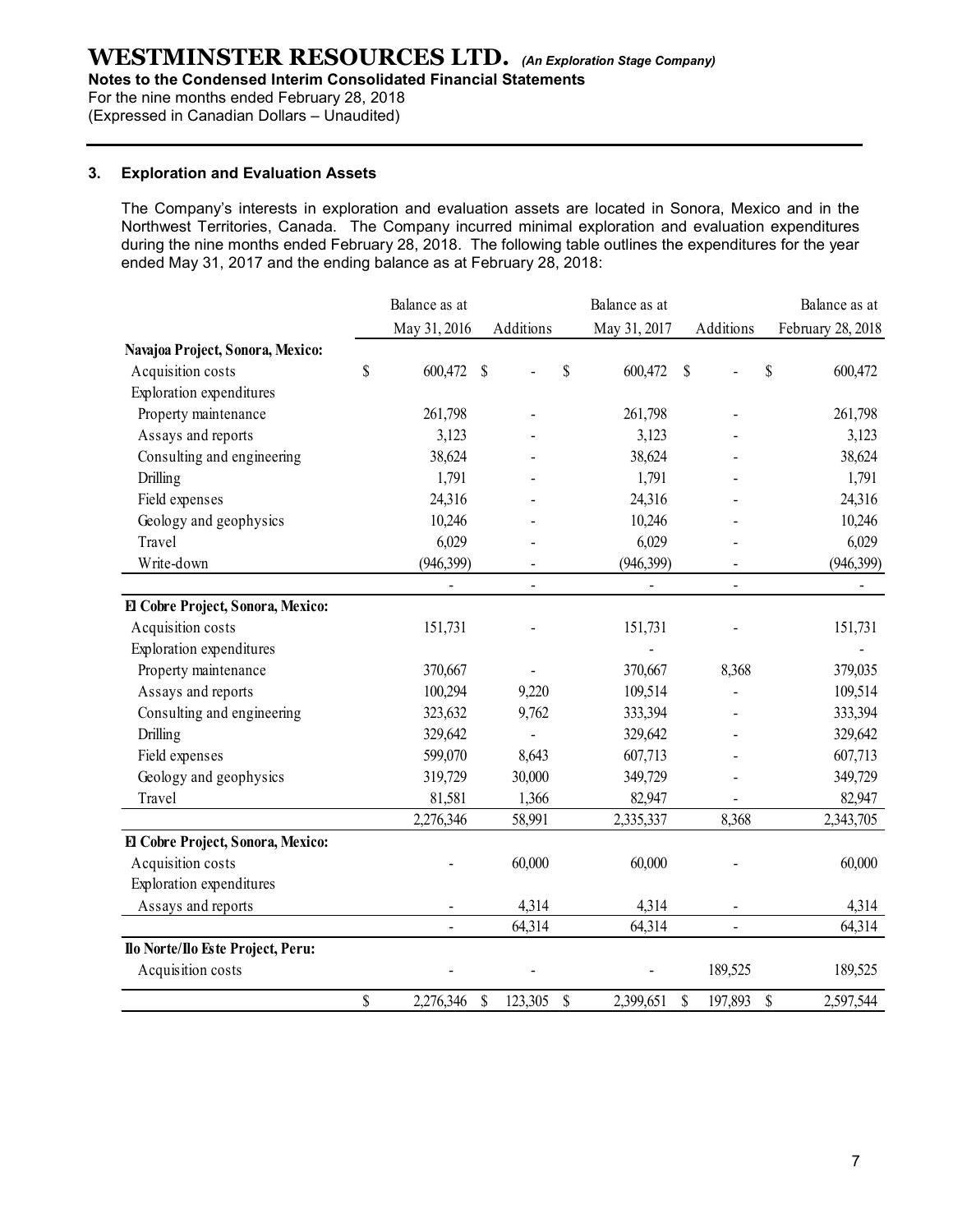Notes to the Condensed Interim Consolidated Financial Statements

For the nine months ended February 28, 2018

(Expressed in Canadian Dollars – Unaudited)

#### 3. Exploration and Evaluation Assets - continued

The Company entered into a binding Letter of Intent dated September 4, 2017 with Latin Resources Limited ("Latin") (ASX: LRS) to acquire a 100% interest in the Ilo Norte and Ilo Este copper projects, (the "Projects") located in southern Peru. Latin is at arms' length to the Company. A Definitive Agreement was subsequently signed on February 13, 2018.

Under the terms of the agreement, and receipt of regulatory approvals, the following terms and conditions will be met:

- Upon signing of the sale agreement, the Company will issue to Latin a total of 19 million common shares of Westminster Resources Ltd, which will be placed in voluntary escrow and held until the concessions representing the Projects have been effectively transferred to the Company or its subsidiary, but shall vest with the following milestones:
	- o 1,000,000 shares will vest 6 months from the date of the sale agreement;
	- $\circ$  3,000,000 shares vest 12 months from the date of the sale agreement: and
	- o 15,000,000 shares vest 18 months from the date of the sale agreement.
- A lump sum cash payment of US\$150,000 (Cdn\$ 189,525 paid) on the signing of the sale agreement; and
- A final payment of US\$100,000 on the 12 month anniversary of the signing of the sale agreement.

The Company will pay a finder's fees in connection with the introduction of Latin and the Projects as permitted by TSX Venture policy.

#### 4. Share Capital and Reserves

#### a) Authorized

The Company is authorized to issue an unlimited number of common shares without par value.

On May 1, 2017, the Company completed a 10 for 1 share consolidation. The Company's outstanding options and warrants were adjusted on the same basis (1 for 10) as the common shares, with proportionate adjustments being made to the exercise prices. All share, option and warrant information have been retrospectively adjusted to reflect the share consolidation.

b) Private Placements and Share Issuances

On September 12, 2016, the Company issued 50,000 common shares with a fair value of \$35,000 as part of the MER Project, Northwest Territories exploration asset acquisition (Note 3).

On June 16, 2017, the Company closed a private placement first announced on May 3, 2017 for 12,020,000 units at \$0.12 per unit for gross proceeds of \$1,442,400. Each unit is comprised of one common share at \$0.12 and one common share purchase warrant at \$0.16 for five years. This placement was closed in two tranches, the first on May 25, 2017 in the amount of 8,150,000 units and the balance of 3,870,000 units on June 16, 2017.

On August 11, 2017, the Company closed a private placement for the issuance of 7,495,000 units at \$0.20 per unit for a total of \$1,499,000 gross proceeds. Each unit is comprised of one common share at \$0.20 and one-half common share purchase warrant. Each full share purchase warrant will allow the holder to purchase one additional common share at \$0.35 for one year. The Company incurred a total of \$61,736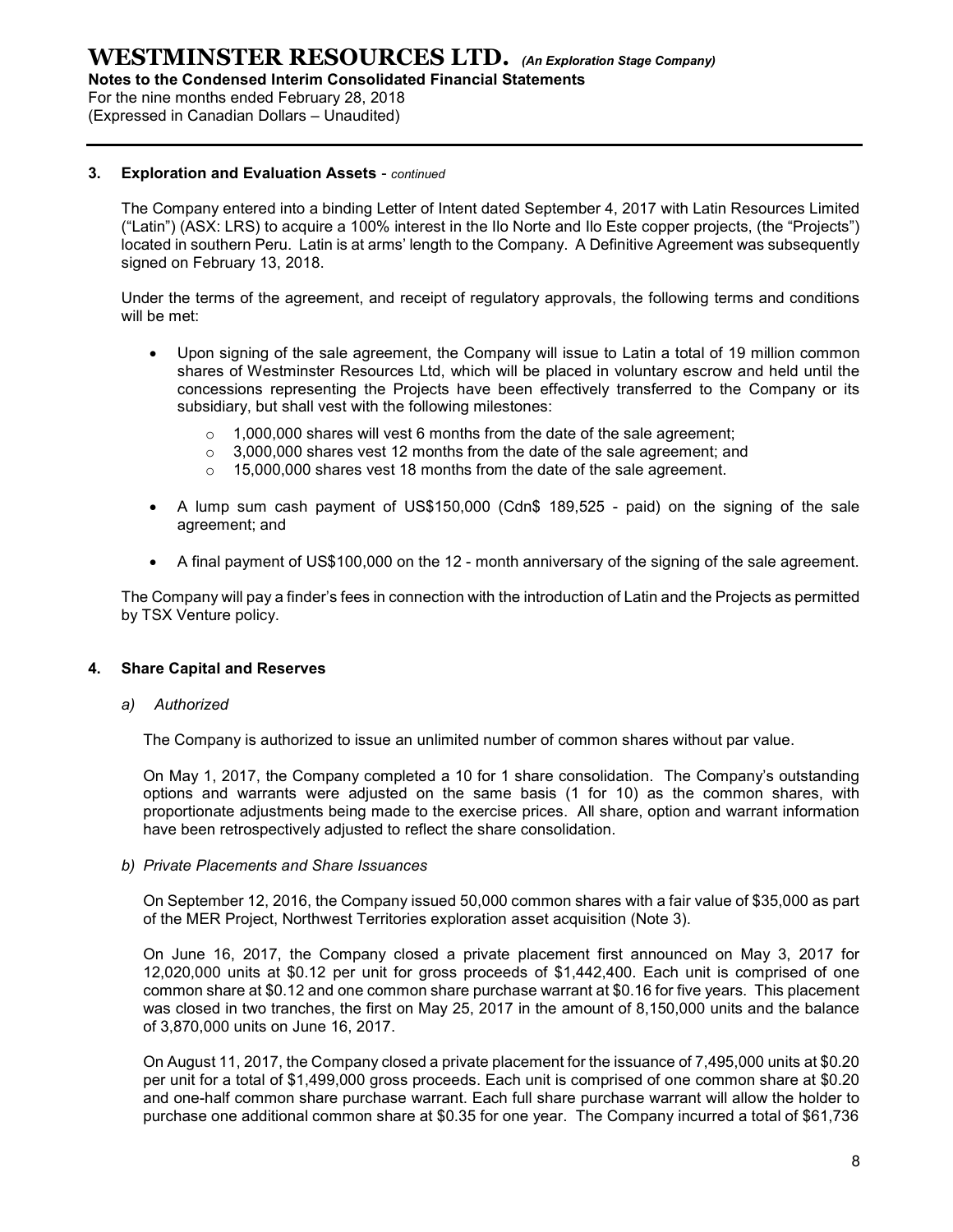Notes to the Condensed Interim Consolidated Financial Statements

For the nine months ended February 28, 2018 (Expressed in Canadian Dollars – Unaudited)

#### 4. Share Capital and Reserves - continued

in finder's fees and regulatory charges in connection with this private placement. In addition, the Company issued a total of 262,500 share purchase broker warrants in connection with this private placement. The broker warrants had a fair value of \$42,871, which was allocated to warrants reserve. The fair value of the broker warrants was determined using the Black-Scholes pricing model with a risk- free rate of 1.20%, volatility factor of 152%, and an expected life of one year.

#### c) Stock Options

|                                                                                                           |                   |           |    | volatility factor of 152%, and an expected life of one year. | the broker warrants was determined using the Black-Scholes pricing model with a risk- free rate of 1.20%,                                                                                                                                                                                                                                                                                                                 |               |                |  |
|-----------------------------------------------------------------------------------------------------------|-------------------|-----------|----|--------------------------------------------------------------|---------------------------------------------------------------------------------------------------------------------------------------------------------------------------------------------------------------------------------------------------------------------------------------------------------------------------------------------------------------------------------------------------------------------------|---------------|----------------|--|
|                                                                                                           |                   |           |    |                                                              | On November 15, 2017 the Company issued 350,000 common shares as part of a non-brokered private<br>placement filed on August 11, 2017 and approved by the TSX on November 15, 2017 for gross proceeds<br>of \$80,500. The units consisted of one common share of the Company at \$0.23 and one-half warrant at<br>\$0.35 for 12 months from the date of the issuance of the common stock.                                 |               |                |  |
| <b>Stock Options</b>                                                                                      |                   |           |    |                                                              |                                                                                                                                                                                                                                                                                                                                                                                                                           |               |                |  |
| preceding the date of grant.                                                                              |                   |           |    |                                                              | The Company has a stock option plan (the "Plan") in place that allows for the reservation of common<br>shares issuable under the Plan to a maximum of 10% of the number of issued and outstanding common<br>shares of the Company at any given time. The exercise price of any stock option granted under the plan<br>may not be less than the closing price of the Company's shares on the last business day immediately |               |                |  |
|                                                                                                           |                   |           |    |                                                              | During the nine months ended February 28, 2018, the Company granted 1,350,000 stock options at an<br>exercise price of \$0.31 per share for a period of two years to various consultants of the Company.                                                                                                                                                                                                                  |               |                |  |
|                                                                                                           |                   |           |    |                                                              | A summary of the status of the Company's stock options as at February 28, 2018 is presented below:                                                                                                                                                                                                                                                                                                                        |               |                |  |
|                                                                                                           |                   |           |    |                                                              |                                                                                                                                                                                                                                                                                                                                                                                                                           | Remaining     |                |  |
| Exercise                                                                                                  | Balance at        |           |    | Balance at Expiry                                            |                                                                                                                                                                                                                                                                                                                                                                                                                           | contractual   | Number of      |  |
| Price                                                                                                     | June 1, 2017      | Granted   |    | Exercised February 28, 2018 Date                             |                                                                                                                                                                                                                                                                                                                                                                                                                           | life in years | options vested |  |
| \$0.50                                                                                                    | 45,000            |           |    |                                                              | 45,000 March 31, 2019                                                                                                                                                                                                                                                                                                                                                                                                     | 1.08          | 45,000         |  |
| \$0.31                                                                                                    |                   | 1,350,000 |    |                                                              | 1,350,000 August 10, 2019                                                                                                                                                                                                                                                                                                                                                                                                 | 1.45          | 1,350,000      |  |
| Totals:                                                                                                   | 45,000            | 1,350,000 |    | 1,395,000                                                    |                                                                                                                                                                                                                                                                                                                                                                                                                           | 1.43          | 1,395,000      |  |
|                                                                                                           | \$<br>$0.50\quad$ | 0.31      | \$ |                                                              | 0.32 Weighted average exercise prices \$                                                                                                                                                                                                                                                                                                                                                                                  |               | 0.32           |  |
| The Company amortizes the total fair value of the options granted over the vesting schedules. All options |                   |           |    |                                                              |                                                                                                                                                                                                                                                                                                                                                                                                                           |               |                |  |

The Company amortizes the total fair value of the options granted over the vesting schedules. All options granted during the nine months ended February 28, 2017 vested on the date of grant. The total sharebased compensation expense recorded during the nine months ended February 28, 2018 was \$320,813 (February 28, 2017 - \$Nil). The fair value of the options granted during the nine months ended February 28, 2018 was determined using the Black-Scholes pricing model with a risk-free rate of 1.20%, volatility factor of 168% and an expected life of the options of two years.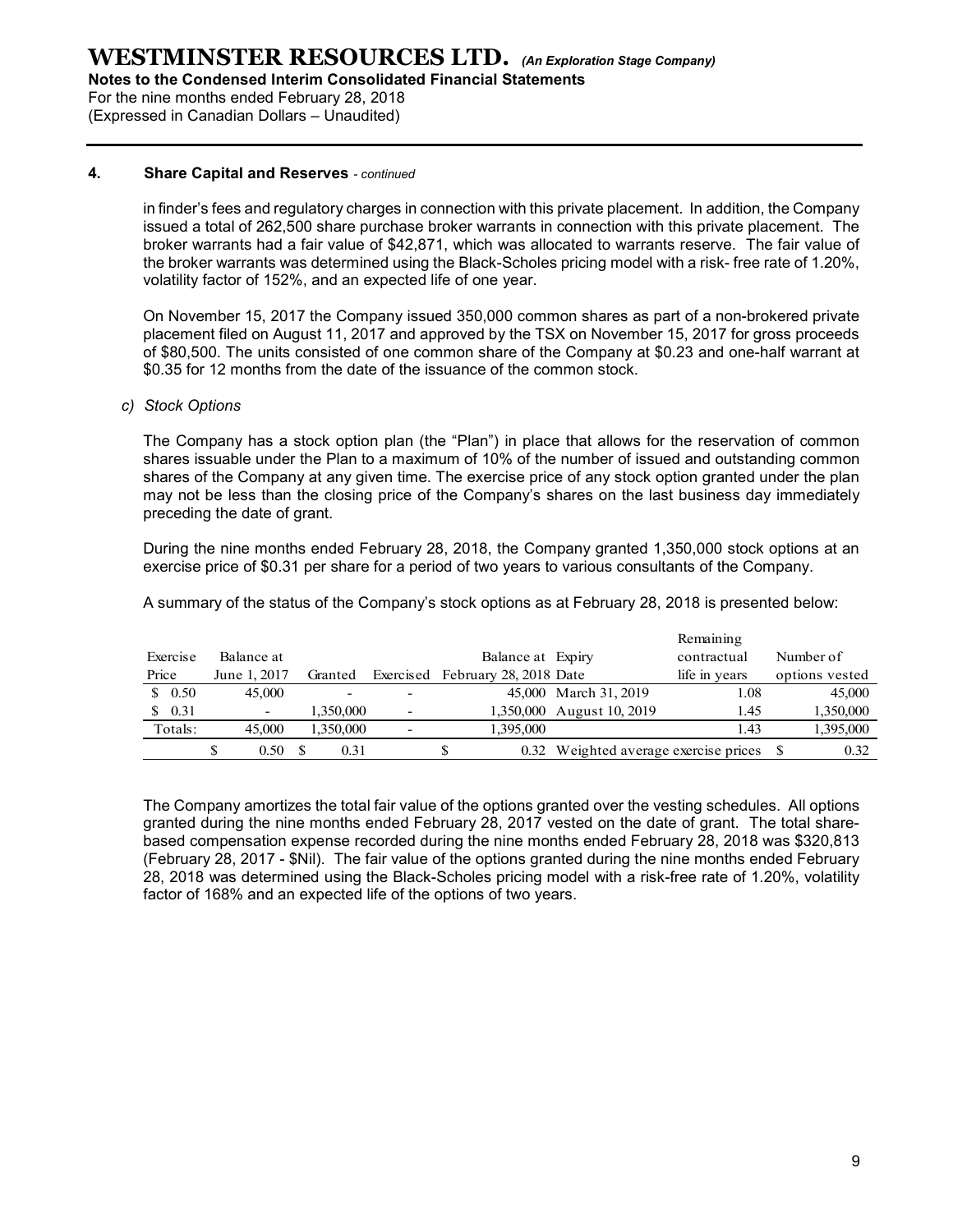Notes to the Condensed Interim Consolidated Financial Statements

For the nine months ended February 28, 2018 (Expressed in Canadian Dollars – Unaudited)

#### 4. Share Capital and Reserves - continued

#### d) Share Purchase Warrants

|       |                     | essed in Canadian Dollars - Unaudited)        |                                                                                                                                                                                                                                                                                                                                                                                                                                                                                                                                                                                                                                                                        |                        |                                       |                   |
|-------|---------------------|-----------------------------------------------|------------------------------------------------------------------------------------------------------------------------------------------------------------------------------------------------------------------------------------------------------------------------------------------------------------------------------------------------------------------------------------------------------------------------------------------------------------------------------------------------------------------------------------------------------------------------------------------------------------------------------------------------------------------------|------------------------|---------------------------------------|-------------------|
|       |                     | <b>Share Capital and Reserves - continued</b> |                                                                                                                                                                                                                                                                                                                                                                                                                                                                                                                                                                                                                                                                        |                        |                                       |                   |
|       |                     | Share Purchase Warrants                       |                                                                                                                                                                                                                                                                                                                                                                                                                                                                                                                                                                                                                                                                        |                        |                                       |                   |
|       | August 10, 2018.    |                                               | Pursuant to the private placements discussed above, during the nine months ended February 28, 2018,<br>the Company issued 3,870,000 share purchase warrants with an exercise price of \$0.16 and expiry of<br>June 15, 2022 and 4,010,000 share purchase warrants with an exercise price of \$0.35 and an expiry of                                                                                                                                                                                                                                                                                                                                                    |                        |                                       | Remaining         |
|       | Exercise            | Balance at                                    |                                                                                                                                                                                                                                                                                                                                                                                                                                                                                                                                                                                                                                                                        | Balance at Expiry      |                                       | contractual       |
| Price |                     | June 1, 2017                                  | Granted                                                                                                                                                                                                                                                                                                                                                                                                                                                                                                                                                                                                                                                                | February 28, 2018 Date |                                       | life in years     |
| \$    | 0.16                | 8,150,000                                     |                                                                                                                                                                                                                                                                                                                                                                                                                                                                                                                                                                                                                                                                        |                        | 8,150,000 May 24, 2022                | 4.24              |
| \$    | 0.16                |                                               | 3,870,000                                                                                                                                                                                                                                                                                                                                                                                                                                                                                                                                                                                                                                                              |                        | 3,870,000 June 15, 2022               | 4.30              |
| \$    | 0.35                |                                               | 4,010,000                                                                                                                                                                                                                                                                                                                                                                                                                                                                                                                                                                                                                                                              |                        | 4,010,000 August 10, 2018             | 0.45              |
|       | 0.35                |                                               | 175,000                                                                                                                                                                                                                                                                                                                                                                                                                                                                                                                                                                                                                                                                |                        | 175,000 November 15, 2018             | 0.71              |
|       |                     | 8,150,000                                     | 8,055,000                                                                                                                                                                                                                                                                                                                                                                                                                                                                                                                                                                                                                                                              | 16,205,000             |                                       | 3.27              |
|       |                     | \$<br>$0.16$ \$                               | $0.26$ \$                                                                                                                                                                                                                                                                                                                                                                                                                                                                                                                                                                                                                                                              |                        | 0.21 Weighted average exercise prices |                   |
|       | this manner.        | elated Party transactions                     | As at February 28, 2018, all of the above warrants were exercisable.<br>On February 26, 2018, the Company announced that it would apply to the TSX Venture Exchange ("the<br>Exchange") to extend the terms of the warrants issued on August 10, 2017 to a two-year term from a one-<br>year term. As at the date of these financial statements, the Exchange has not made a determination on<br>ey management personnel are persons responsible for planning, directing and controlling the activities of<br>e entity, and include all directors and officers. Key management compensation during the nine months<br>nded February 28, 2018 and 2017 were as follows: |                        |                                       |                   |
|       |                     |                                               |                                                                                                                                                                                                                                                                                                                                                                                                                                                                                                                                                                                                                                                                        |                        | Nine months ended                     | Nine months ended |
|       | Short-term benefits |                                               |                                                                                                                                                                                                                                                                                                                                                                                                                                                                                                                                                                                                                                                                        |                        | February 28, 2018                     | February 28, 2017 |

#### 5. Related Party transactions

|                     | Nine months ended        | Nine months ended |
|---------------------|--------------------------|-------------------|
|                     | <b>February 28, 2018</b> | February 28, 2017 |
| Short-term benefits | 77,300                   | 109.000           |

- (i) \$22,300 (2017 \$90,000) paid to Floralynn Investments Inc., a company controlled by Glen Indra, the Company's Chief Executive Officer.
- (ii) \$Nil (2017 \$19,000) paid to Diversity Clues Consulting, a company controlled by Oleg Scherbina, the Company's Chief Financial Officer.
- (iii) \$55,000 (2017 \$Nil) in consulting fees paid to a company controlled by a director of the Company.

Included in accounts receivable is \$34,461 (May 31, 2017 - \$Nil) receivable from Jaxon Mining Inc., a Company with common directors, for shared office space and administrative expenses. During the nine months ended February 28, 2018, the Company received \$180,848 (2017 - \$Nil) from Jaxon Minerals Inc. for shared office and administrative expenses.

Included in accounts payable is \$16,200 (2017- \$309,750) in key management compensation payable to directors and officers.